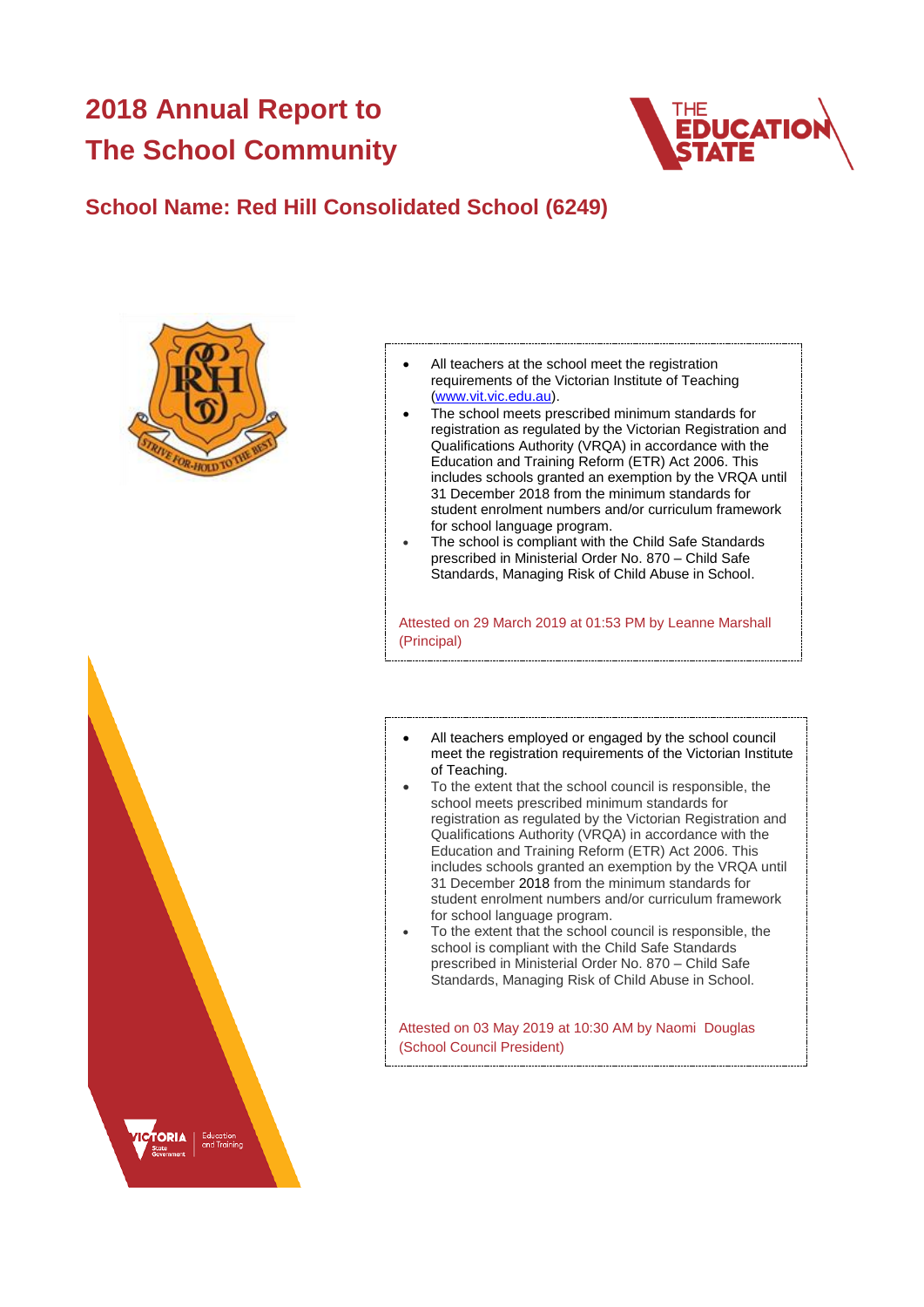# **About Our School**

### **School context**

Red Hill Consolidated School implements a contemporary approach to teaching and learning offering students a learning environment that aligns with best practice from around the world. We value creativity and have made a commitment to ensuring all our students develop the necessary skills to be active participants in a global community.

Specialist subjects including Science, Music, Visual Arts, Physical Education and Japanese provide extensive diversity to the curriculum. Our specialist programs also offer engaging extra-curricular opportunities including: a school choir, school bands, private music tuition, a year 6 arts festival, community art projects, school sports including cross country, swimming and athletics, Japanese days, harmony days, a senior school science fair, pottery skills and junior school performances.

Red Hill Consolidated School supports the Victorian Curriculum. Where possible, single year levels operate across the school, from foundation through to grade 6. The staffing profile is varied in terms of both gender and teaching experience with 3 principal class members, 32.2 Teacher Class and 12.0 Education Support Staff. Framework for Improving Student Outcomes (FISO) "Building Practice Excellence" is Red Hill Consolidated School's Key Improvement Initiative. Our goal is to further embed and continue to build consistency in our whole school approach to teaching and learning, with a specific focus on Independent Reading, formative assessment to inform planning and the implementation of a school wide coaching model in 2018.

The Contemporary Learning Experience (CLE) is the framework that underpins the teaching and learning RHCS students engage in on a daily basis. The CLE is characterised by learning that is Contextually Relevant, Student Centred, Question Driven, Skills Based and Technology Enriched. Each year, students at Red Hill Consolidated School investigate four Learning Explorations; World Views, Human Endeavour, Discovery, Exploration & Innovation, Understanding Ourselves and Sustainability Matters. These units of inquiry challenge student's thinking and provide an engaging vehicle through which students can learn a series of skills that can be applied to their future learning. As students move through from year Prep to Year 6, each Learning Exploration is researched from a different perspective and with differing levels of complexity. Throughout 2018, all staff continued to engage in professional learning that directly enhances the learning experiences of our students. Building collective teacher efficacy across the school has ben a primary focus, promoting teacher confidence and effective collaboration The school also draws on skilled paraprofessionals from the local community, to support teaching and learning, encouraging parent and carer participation in school activities.

There is strong community involvement at Red Hill Consolidated School, with large annual community events like Art Red Hill attracting locally raised funds and high levels of community participation and attendance. The School has an active School Council with full membership from the parent community.

Red Hill Consolidated School, prides itself on the extensive relationships shared with the broader community, including strong associations in 2018 with the Red Hill Opportunity Shop, Red Hill Football and Basketball Club, Camp Australia, Student and Family Support Services, Transport Victoria, School Bus Network, the CFA, Instrumental Music Providers, Red Hill Garden Society, the Local Lions Clubs, Southern Peninsula Science Expo, Bendigo Bank, Artists in Schools Program, Japanese Homestay Program, Frankston Susono Friendship Association Speech Competition, Japanese Language Network and the Science Network. The school also hosts the following community groups for after school activities on a weekly basis; EMJ Dance company - Hip Hop dance for children, Martial Arts and Red Hill Basketball Club.

Red Hill Consolidated is an excellent environment for young people to strive for and hold to the best!

### **Framework for Improving Student Outcomes (FISO)**

In 2018, the School Improvement Team continued to strategically plan for increased learning growth in all areas of the curriculum, with a particular focus on building student capacity in skills relating to key growth indicators. Our aim was to continue to improve students' cognitive engagement and active involvement in learning and to further embed a growth mindset within all learning environments. The FISO improvement initiatives sat primarily under building practice excellence and curriculum planning and assessment. The school identified both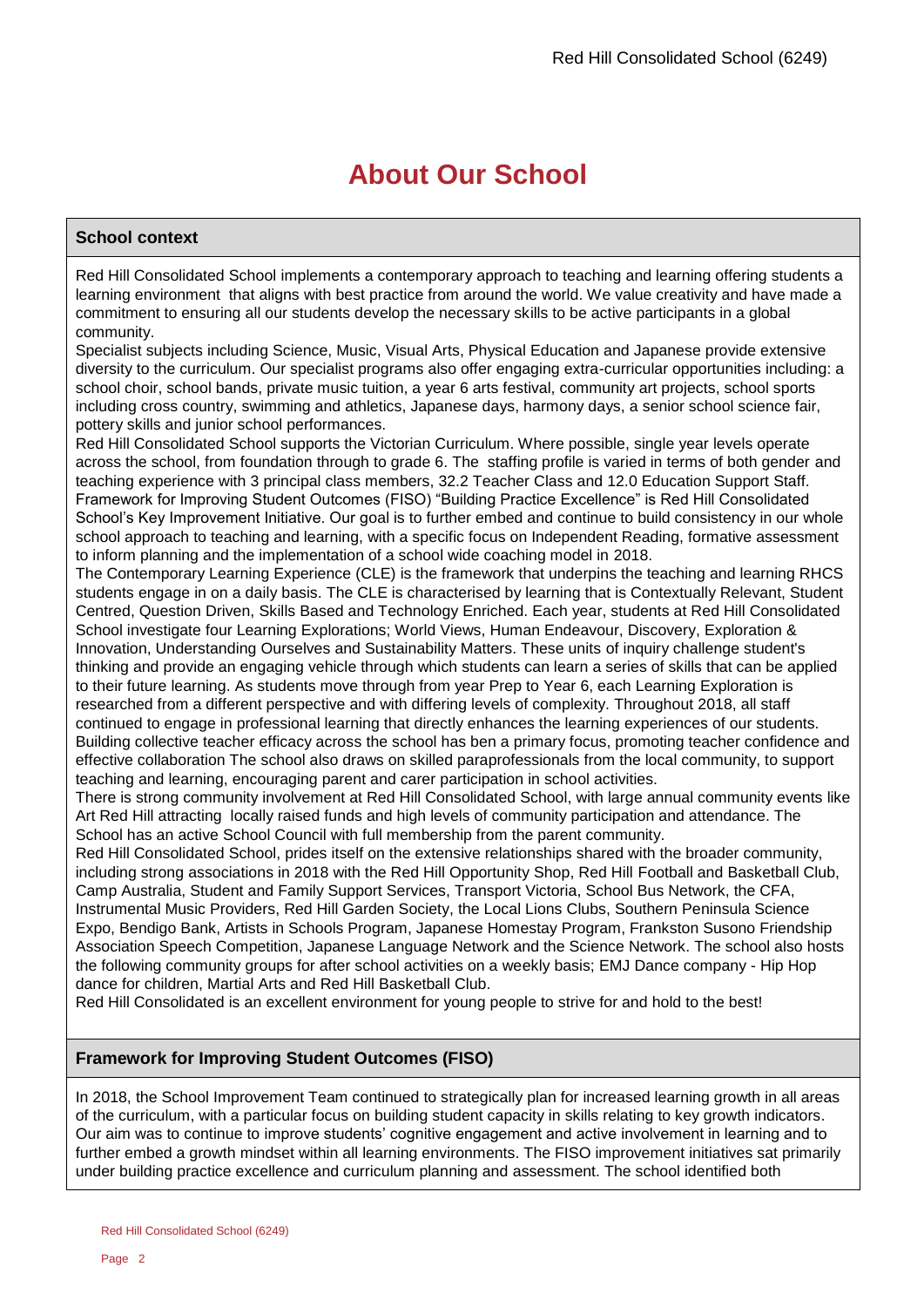Numeracy and Literacy as continued priorities for 2018.

In Numeracy we aimed to increase student agency and capabilities in recording their growth in numeration and operations.

Actions:

-Continue to mentor students to track, record and reflect upon their individual learning progress on their student tracking sheets. (Numeration and Operations)

-Build teacher capacity to effectively use student tracking sheets across both mathematical learning link strands. -Staff analysis of pre-assessment data to plan differentiated learning.

-Students given opportunities to record and share their growth ie: conferencing with teacher, sharing with parents at three-way interviews and student led conferences.

In Reading we aimed to develop and embed formative assessment practices to assist teachers in developing accurate student reading profiles for their learners, from Foundation to Year 6. Actions

-Teachers and students to engage in effective reading conferences to enhance student performance in reading

- Implementation of a whole school peer observation/coaching model to build teacher practice in reading

- Collaborative planning meetings to build teacher capacity in evaluating evidence of learning and student data, to inform teaching practice.

- Full curriculum day to explore the purpose of reading conferences.Follow-up professional learning modules for the how and what.

-Students participating in at least one reading conference per term and coached to identify their next steps in learning.

### Progress and Highlights

-All staff participated in the school wide coaching model including ES teams. This model will be further refined in 2019 based on staff feedback for a more rigorous feedforward process post peer observation..

- In many classrooms students are independently using the Learning Links tracking sheets to reflect on their achievements and to set goals for future learning. Students use green slips to demonstrate their understanding of a specific maths concept.

- Collaborative planning sessions include data analysis on a needs basis. Planning Days for all teams includes a 20-minute data-analysis session. Teacher participation and collaborative discussions are linked to student data, forward planning, outcomes and reflective practices. School wide use of the Student Learning Journal framework was implemented and the Student Learning Journals were introduced at the Three-Way Conferences.

- The school has continued to effectively consolidate, refine and implement the key components of the CLE, our whole school teaching and learning framework.

- School wide learner assets ,Thinker, collaborator, Inquirer and Self- Manager visible and integrated into the teaching and learning sequence from Foundation to Year 6.

### **Achievement**

Teacher assessments of the Victorian Curriculum in the areas of English and Mathematics show that across Year Prep-6, our school performs within the range of the middle 60% of Victorian Government Schools. Our performance in English and Mathematics was higher than the state medium of all Victorian Government Schools. Our performance when compared to similar schools across the State was rated similar in English and lower in Mathematics.

In Year 3 NAPLAN, our performance in Reading ( students in the top three bands) was above the State median. When compared to similar schools across the State, we performed similar to those schools. In Year 3 NAPLAN, our performance in Numeracy ( students in the top three bands) was above the State median and lower than similar schools.

In Year 5 NAPLAN, our performance in Reading and Numeracy (students in the top three bands) was well above the State median. When compared to similar schools across the State, we performed similar to those schools in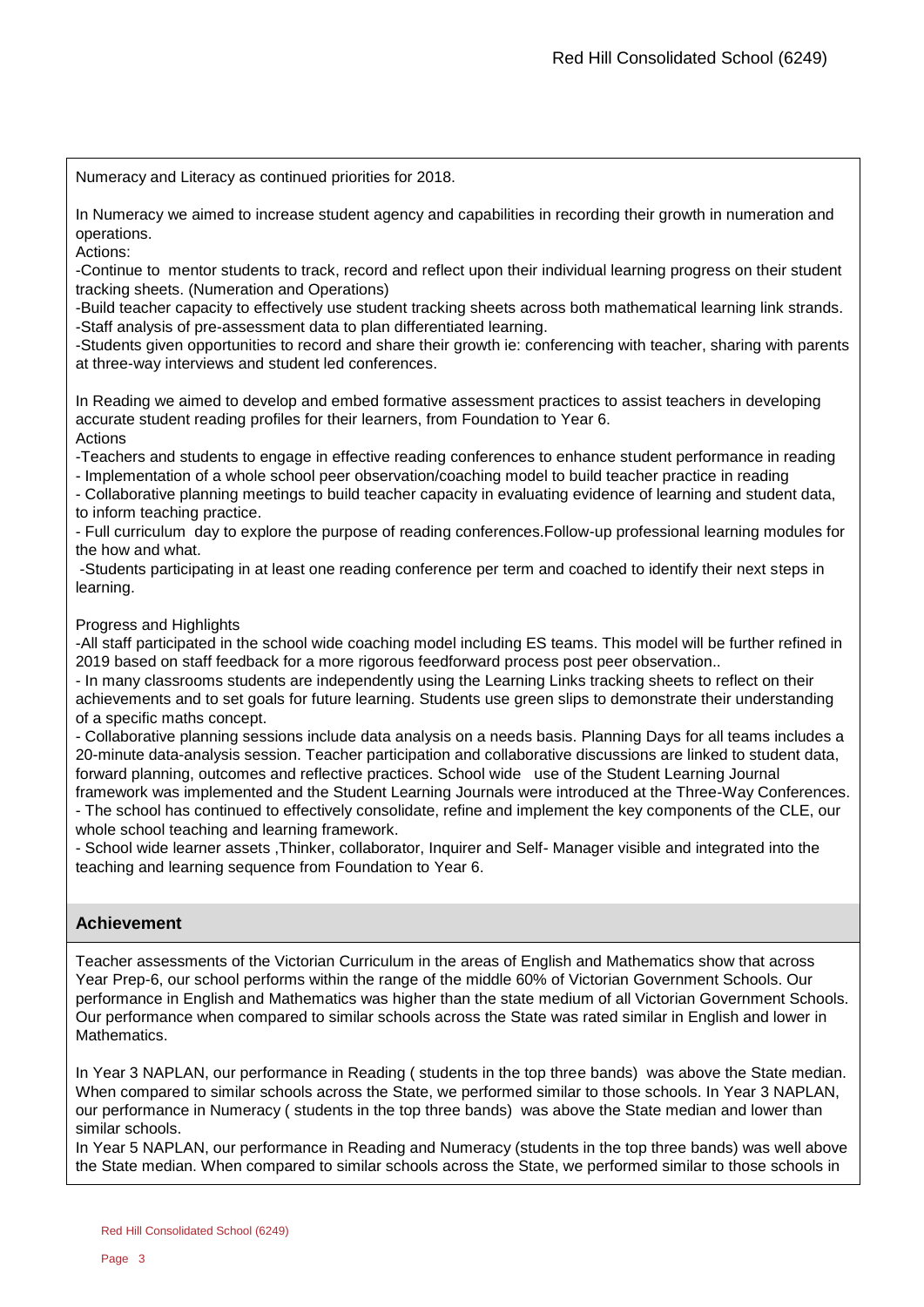both Reading and Numeracy.

In NAPLAN Reading 73% of year 3 students are placed in the top two bands, which is above our similar school category. There are six bands in total. 65% of Year 5 students are in the top two bands, in Reading, which is also above like schools. In Year 5 Reading our data reflects a continuous trajectory of improvement from 2014 to 2018. In year 5 Writing our school performance also reflects a continuous trajectory of increasing the numbers of student performing in the top 2 bands from 2014 to 2018.

In Year 3 NAPLAN Numeracy, 43% of our students are placed in the top two bands. In Year 5 NAPLAN Numeracy, 40% of our students are operating in the top two bands indicating an incremental improvement when compared to the results.

The school will continue to focus on increasing the number of students in the top two NAPLAN Bands in years 3 and 5.

The school will continue to focus on the Learning Gain of our students from Year 3 – Year 5, in all 5 key areas. In 2018 Numeracy, Spelling, Grammar and Punctuation showed an increase in medium to high growth particularly in the area of spelling.

| Reading             | 84.5% medium to high growth |
|---------------------|-----------------------------|
| Numeracy            | 79.5% medium to high growth |
| Writing             | 83.5% medium to high growth |
| Spelling            | 70.5% medium to high growth |
| Grammar/Punctuation | 78% medium to high growth   |

Student outcomes will be improved through a whole school approach to teaching and learning with the following pedagogical features embedded into all learning environments.

- Scheduled collaborative planning meeting to facilitate professional dialogue and sharing of pedagogical practices.
- Enhanced feedback to staff through implementation of a collaborative coaching model.
- Visibility of learning intentions that are directly linked to CLE planning documentation within classrooms.
- Teacher facilitated student monitoring and tracking of learning development and progress.
- Student-learning growth monitored through a strengthened collation of targeted student assessment
- data.

• Use of Contemporary Learning Experience planning documentation to identify the teaching intention (what) and evidence of student learning (how will we know they have achieved?

• Continued use of Learner Assets in years Prep to Year 6. (Collaborator, Thinker, Inquirer and Self-Manager)

### **Engagement**

Our school averages 19.5 student absence days per annum. This data continues to be a school wide concern, with the number of student absence days higher than what we deem acceptable. When compared to our like school category, we have a higher absence rate. The impact of family holidays taken during term dates certainly influences this data. In 2018, our data indicates an increase in the number of absence days taken per student across all years levels, with the exception of the 2018, Foundation and Year 3 cohort. This is despite the school maintaining a strong focus on regular attendance, punctuality and communicating the direct links between student learning, achievement and regular school attendance.

Although our student attitudes to school data reflects high levels of engagement from students at RHCS, we believe the biggest contributing factor to the school's student absence data are the extended holidays taken by families outside the school holiday schedule, which is often beyond the students' control. Whist in some instances these experiences can be educationally beneficial, it continues to reflect negatively in the school absence data. Students taking extended family holidays are supported with a student absence-learning plan. We continue to educate our community on the importance of students being present at school. Individual attendance figures are highlighted to parents on each Semester's Report. A child's absence from school is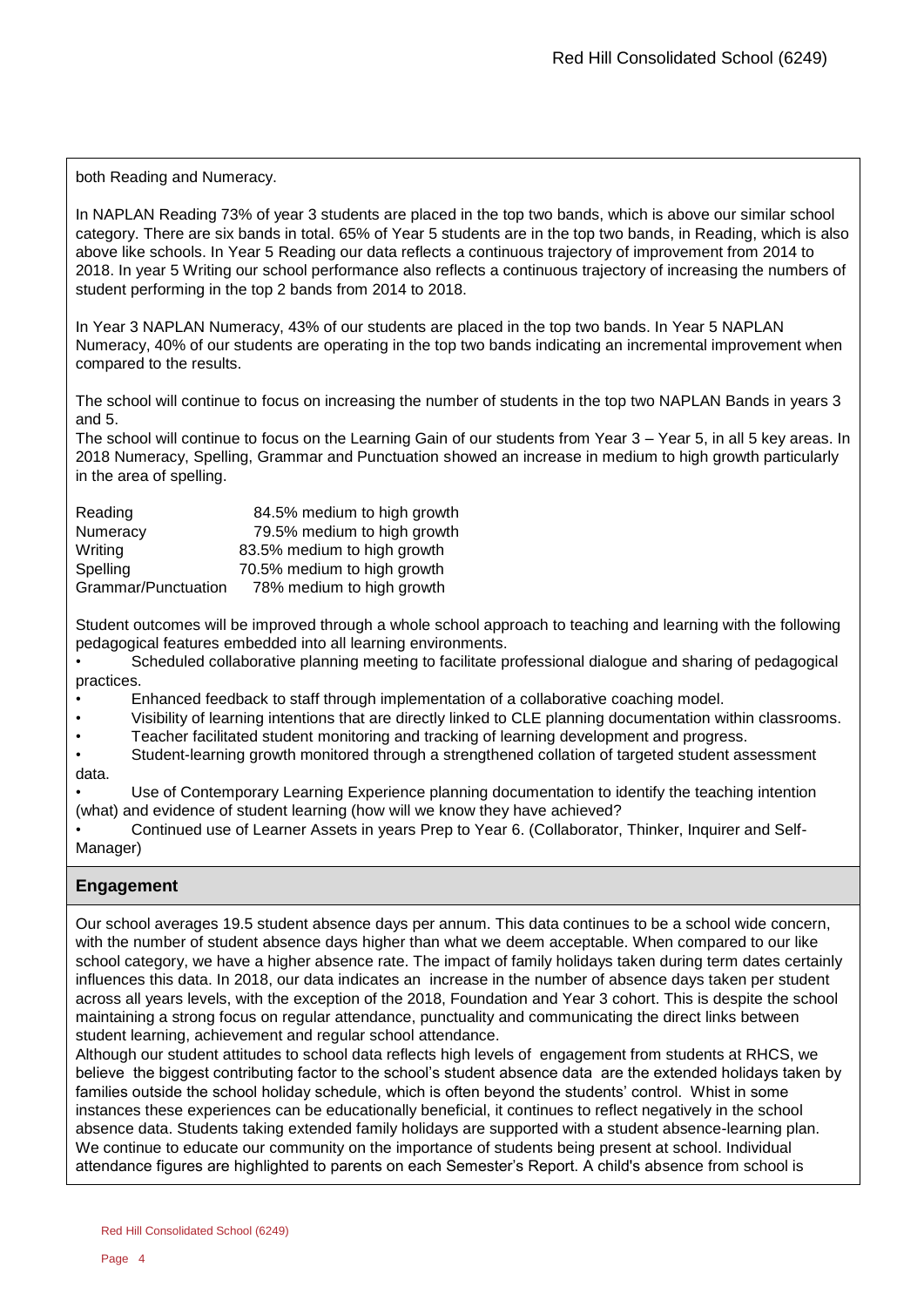communicated visa SMS at 10 am each morning. Parents and carers of students with high absence rates are contacted via phone initially, with follow up calls when necessary. Individual plans are also established with parents to support them in increasing their child's attendance rate. Teachers encourage students to come to school daily and acknowledge students with satisfactory attendance rates.

### **Wellbeing**

All RHCS staff take collective responsibility for ensuring our students are engaged and connected at school. This support is strongly reflected in our student perception survey (Attitudes to School) with an overall high rate of endorsement from students in Years 4 to year 6 students as evidenced in the ATTS survey in 2018:

| <b>High Expectations for Success</b> | 93% Positive Responses |
|--------------------------------------|------------------------|
| Having an advocate at school         | 87% Positive Responses |
| Sense of Inclusion                   | 89% Positive Responses |
| Differentiated Learning              | 81% Positive Responses |
| Attitude to Attendance               | 88% Positive Responses |
| <b>Managing Bullying</b>             | 87% Positive Responses |
| <b>School Safety</b>                 | 87% Positive Responses |
| Resilience                           | 90% Positive Responses |

The RHCS data strongly indicates that our students are both connected and feeling safe at school. In the 2018 Attitudes to School Survey, measuring student connectedness to school, the percentage of endorsement in school connectedness was similar to like schools and the 2 year average data was also similar to our like schools.The 2018 student's perception of school safety, 86.8% endorsement, indicates we are above the state and similar to like schools .Our 2 year averaged data places us above state in the similar category to our like schools. At RHCS we hold a belief that students are better prepared for learning when they are feeling healthy, safe and supported..

In 2018 the key features of the wellbeing at RHCS included:

• A continued emphasis on building student agency.

Social competencies taught through the lens of our school values; Respect, Resilience, Responsibility and Empathy.

• Specifically developed curriculum using a range of effective strategies from a variety of programs.

• Continued use of the school wide Learner Assets: Collaborator, Thinker, Self- Manager and Inquirer to build student's cognitive involvement in their learning..

- Ensuring wellbeing has strong links to our Learning Explorations.
- The teaching of mindfulness at every year level for a measured period each week.
- A Wellbeing and Culture CLE team.
- Developing student understandings and practices towards contributing to a positive school environment using negotiated Classroom Learning Agreements, as a guide.
- Introduction of Lunchtime Programs. (teacher and student led)
- Formalised SRC meetings.
- Student Leadership Forums
- Implementation of the wellbeing scope and sequence.

### **Financial performance and position**

The report reflects a profit of \$133,594 for 2018. This is once again, attributed to the Booklist and Voluntary Contributions being paid by many families prior to the end of the 2018 school year, which is the same process we used as in 2017. Voluntary swimming contributions were not payable until 2019.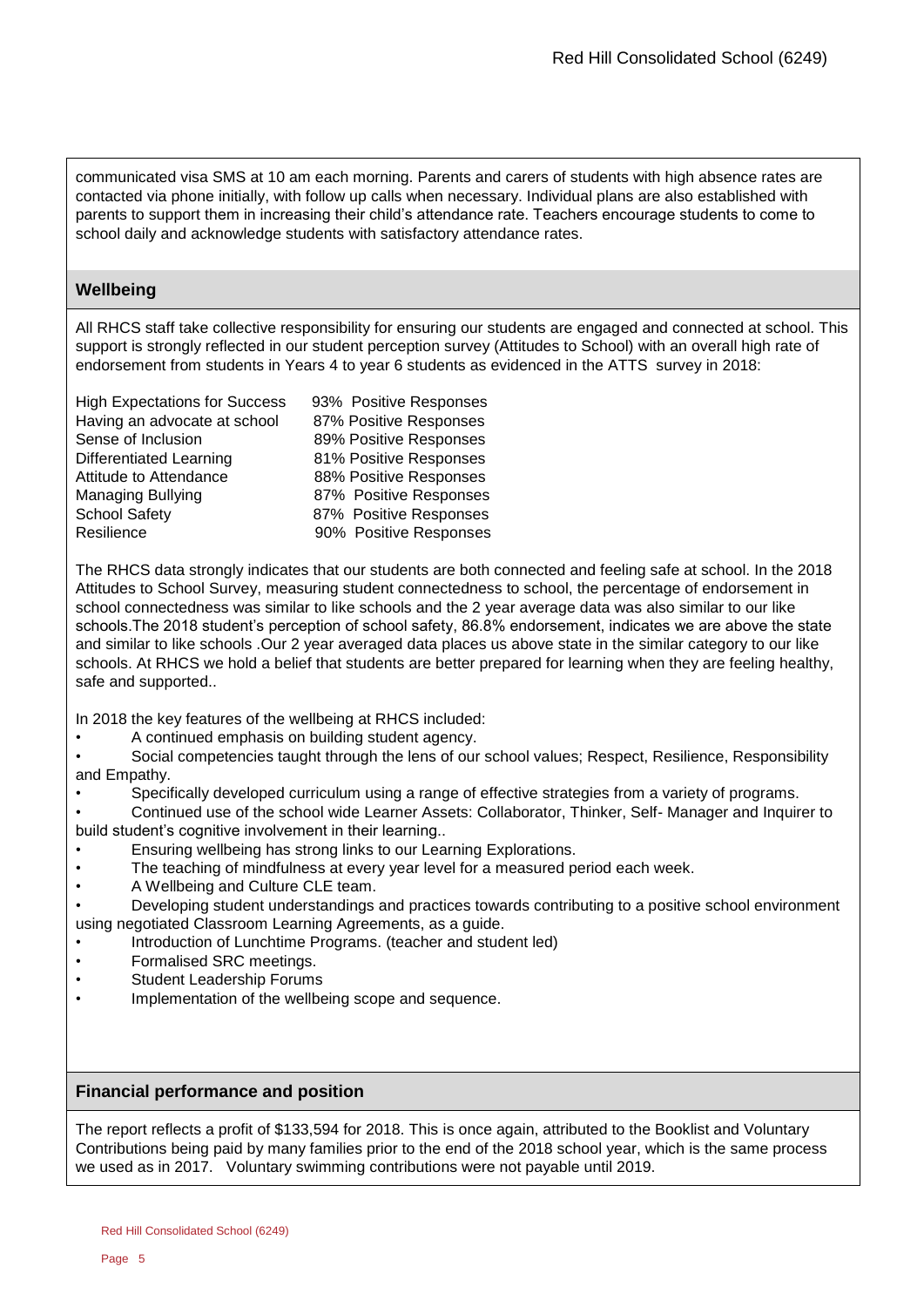There was substantial absenteeism due to illness, Salaries and Allowances were high. Unfortunately, the cold winters at Red Hill do seem to have a significant effect as many of the absences were over the winter period. Fundraising events such as Art Red Hill were successful in 2018, inflating our revenue and expenditure figures. The hard work of the of the very Art Red Hill committed fundraising team allowed Red Hill students to benefit from the purchase of some flexible furniture items for their learning spaces and minor improvements in other areas of the grounds.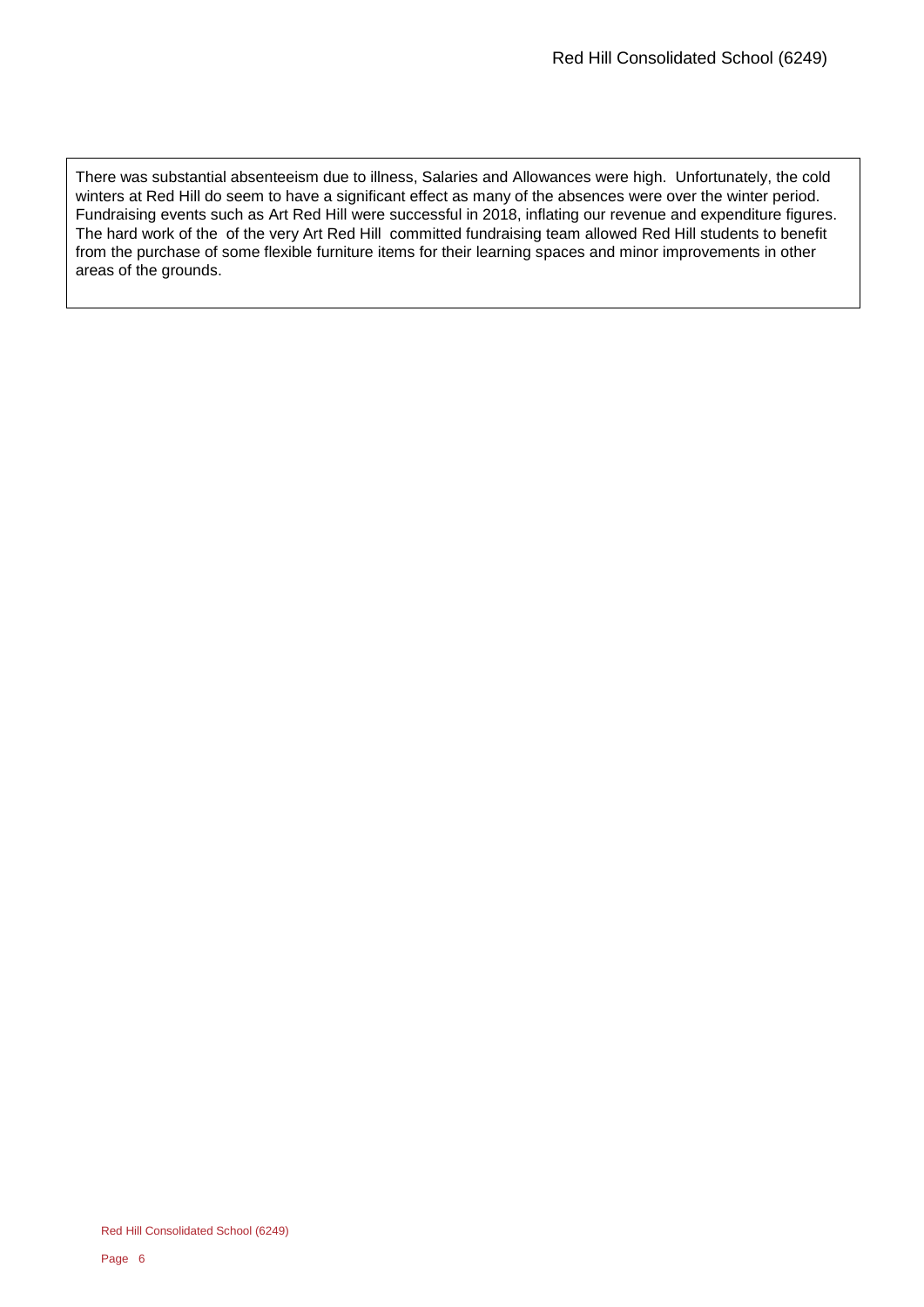

The Government School Performance Summary provides an overview of how this school is contributing to the objectives of the Education State and how it compares to other Victorian Government schools.

All schools work in partnership with their school community to improve outcomes for children and young people. Sharing this information with parents and the wider school community helps to support community engagement in student learning, a key priority of the Framework for Improving Student Outcomes.

Members of the community can contact the school for an accessible version of these data tables if required.

| Range of results for the middle 60% of Victorian Government Primary Schools:<br>Key:<br>Results for this school: Median of all Victorian Government Primary Schools:                                                                                                                                                                                                                          |                               |     |  |  |  |
|-----------------------------------------------------------------------------------------------------------------------------------------------------------------------------------------------------------------------------------------------------------------------------------------------------------------------------------------------------------------------------------------------|-------------------------------|-----|--|--|--|
| <b>School Profile</b>                                                                                                                                                                                                                                                                                                                                                                         |                               |     |  |  |  |
| <b>Enrolment Profile</b><br>A total of 591 students were enrolled at this school in 2018, 267 female and 324 male.<br>0 percent were EAL (English as an Additional Language) students and 1 percent ATSI (Aboriginal and Torres Strait Islander)<br>students.                                                                                                                                 |                               |     |  |  |  |
| <b>Overall Socio-Economic Profile</b><br>Based on the school's Student Family Occupation and<br>Education index which takes into account parents'<br>occupations and education.                                                                                                                                                                                                               | low<br>mid<br>high<br>low-mid |     |  |  |  |
| <b>Parent Satisfaction Summary</b><br>Measures the percent endorsement by parents on their<br>school satisfaction level, as reported in the annual Parent<br>Opinion Survey. The percent endorsement indicates the<br>percent of positive responses (agree or strongly agree).<br>Data is suppressed for schools with three or less<br>respondents to the survey for confidentiality reasons. | 0                             | 100 |  |  |  |
| <b>School Staff Survey</b><br>Measures the percent endorsement by staff on School<br>Climate, as reported in the annual School Staff Survey. The<br>percent endorsement indicates the percent of positive<br>responses (agree or strongly agree).<br>Data is suppressed for schools with three or less<br>respondents to the survey for confidentiality reasons.                              | 0                             | 100 |  |  |  |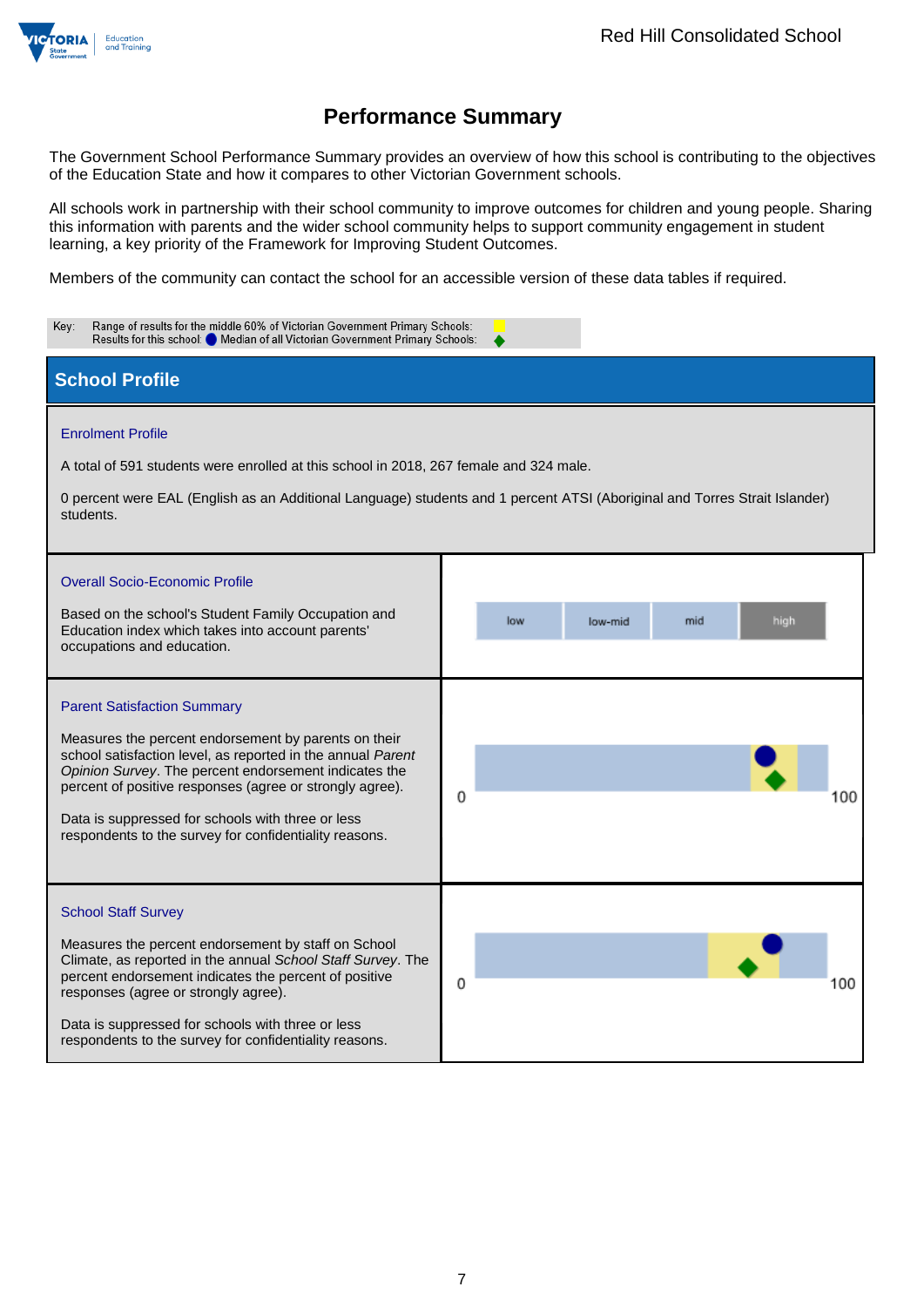



Range of results for the middle 60% of Victorian Government Primary Schools:<br>Results for this school: O Median of all Victorian Government Primary Schools: Key:

| Achievement                                                                                                                                                                                                                                                         | <b>Student Outcomes</b>                                                      | <b>School Comparison</b> |
|---------------------------------------------------------------------------------------------------------------------------------------------------------------------------------------------------------------------------------------------------------------------|------------------------------------------------------------------------------|--------------------------|
| Teacher Judgement of student<br>achievement<br>Percentage of students in Years Prep to 6<br>working at or above age expected<br>standards in:<br>English<br>$\bullet$<br>Mathematics<br>$\bullet$<br>For further details refer to How to read the<br>Annual Report. | Results: English<br>100<br>0<br>Results: Mathematics<br>$\frac{1}{100}$<br>0 | Similar<br>Lower         |
|                                                                                                                                                                                                                                                                     |                                                                              |                          |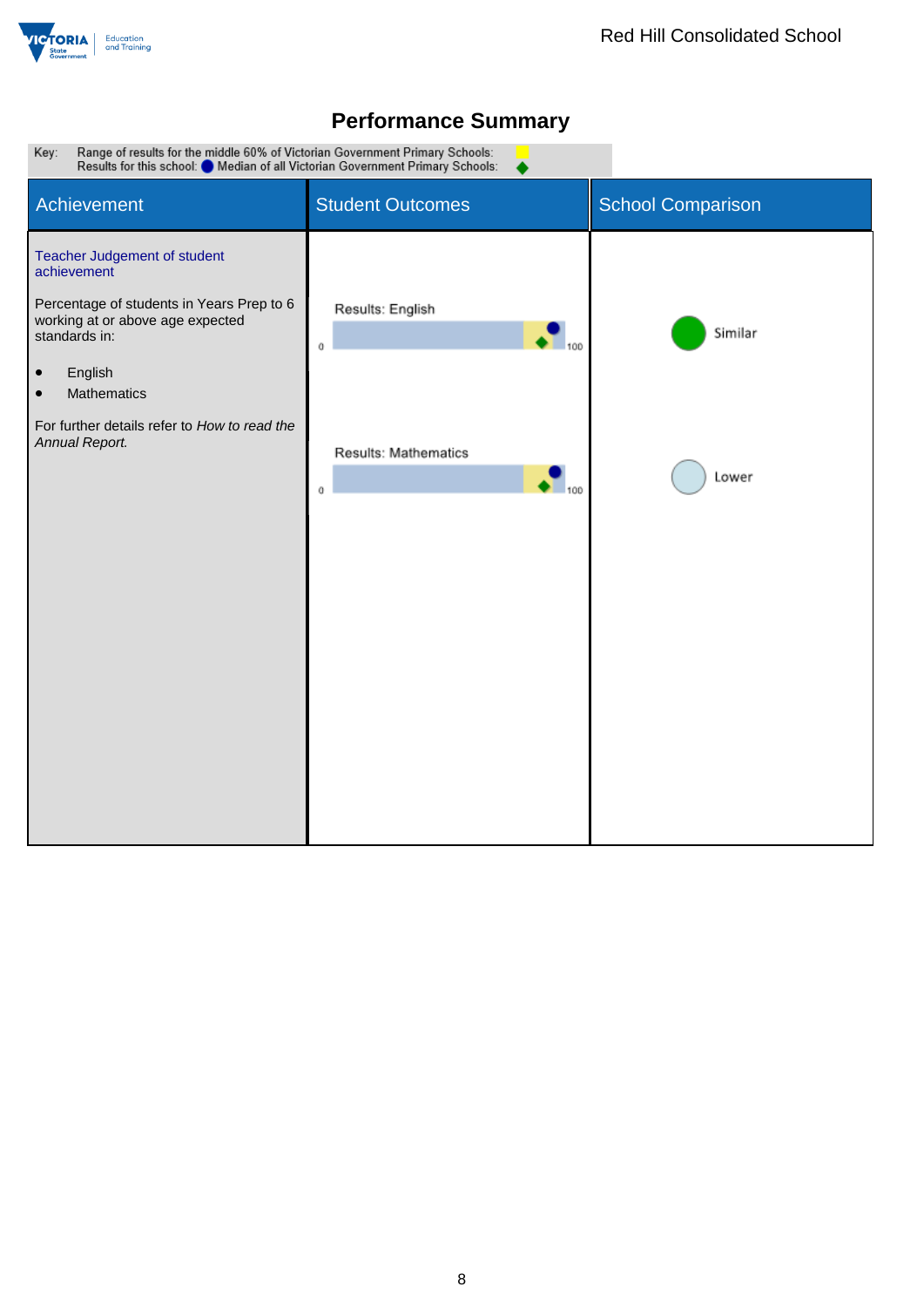

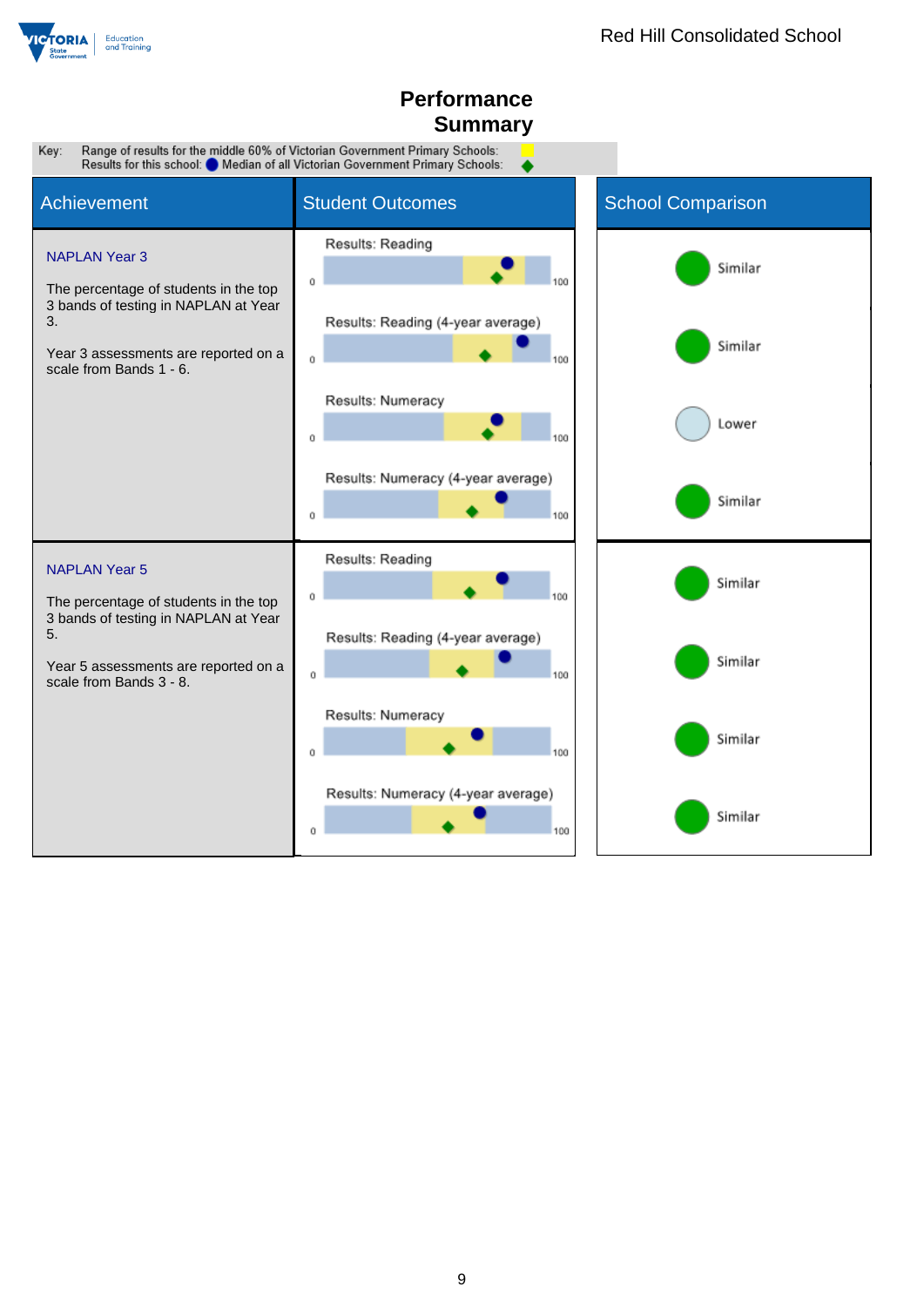

 $\bullet$ 

Range of results for the middle 60% of Victorian Government Primary Schools:<br>Results for this school: O Median of all Victorian Government Primary Schools: Key:

| Achievement                                                                                                                                                                                                                                                                                                                                                                                                                                                                                                                                                                                                                     | <b>Student Outcomes</b>                                                                                                                                                                                                                                                                                                                | <b>School Comparison</b>                                      |
|---------------------------------------------------------------------------------------------------------------------------------------------------------------------------------------------------------------------------------------------------------------------------------------------------------------------------------------------------------------------------------------------------------------------------------------------------------------------------------------------------------------------------------------------------------------------------------------------------------------------------------|----------------------------------------------------------------------------------------------------------------------------------------------------------------------------------------------------------------------------------------------------------------------------------------------------------------------------------------|---------------------------------------------------------------|
| <b>NAPLAN Learning Gain</b><br>Year 3 - Year 5<br>Learning gain of students from Year 3 to<br>Year 5 in the following domains: Reading,<br>Numeracy, Writing, Spelling and<br>Grammar and Punctuation.<br>NAPLAN learning gain is determined by<br>comparing a student's current year result<br>to the results of all 'similar' Victorian<br>students (i.e. students in all sectors in the<br>same year level who had the same score<br>two years prior). If the current year result<br>is in the Top 25 percent, their gain level is<br>categorised as 'High'. Middle 50 percent,<br>is 'Medium'. Bottom 25 percent, is 'Low'. | Reading<br>31 %<br>15 %<br>54 %<br>Medium<br>High<br>Low<br><b>Numeracy</b><br>29 %<br>63 %<br>9%<br>Medium<br>High<br>Low<br>Writing<br>42 %<br>41 %<br>16 %<br>Medium<br>High<br>Low<br>Spelling<br>30 %<br>49 %<br>21 %<br>Medium<br>High<br>Low<br><b>Grammar and Punctuation</b><br>53 %<br>22 %<br>25 %<br>Medium<br>High<br>Low | NAPLAN Learning Gain does not<br>require a School Comparison. |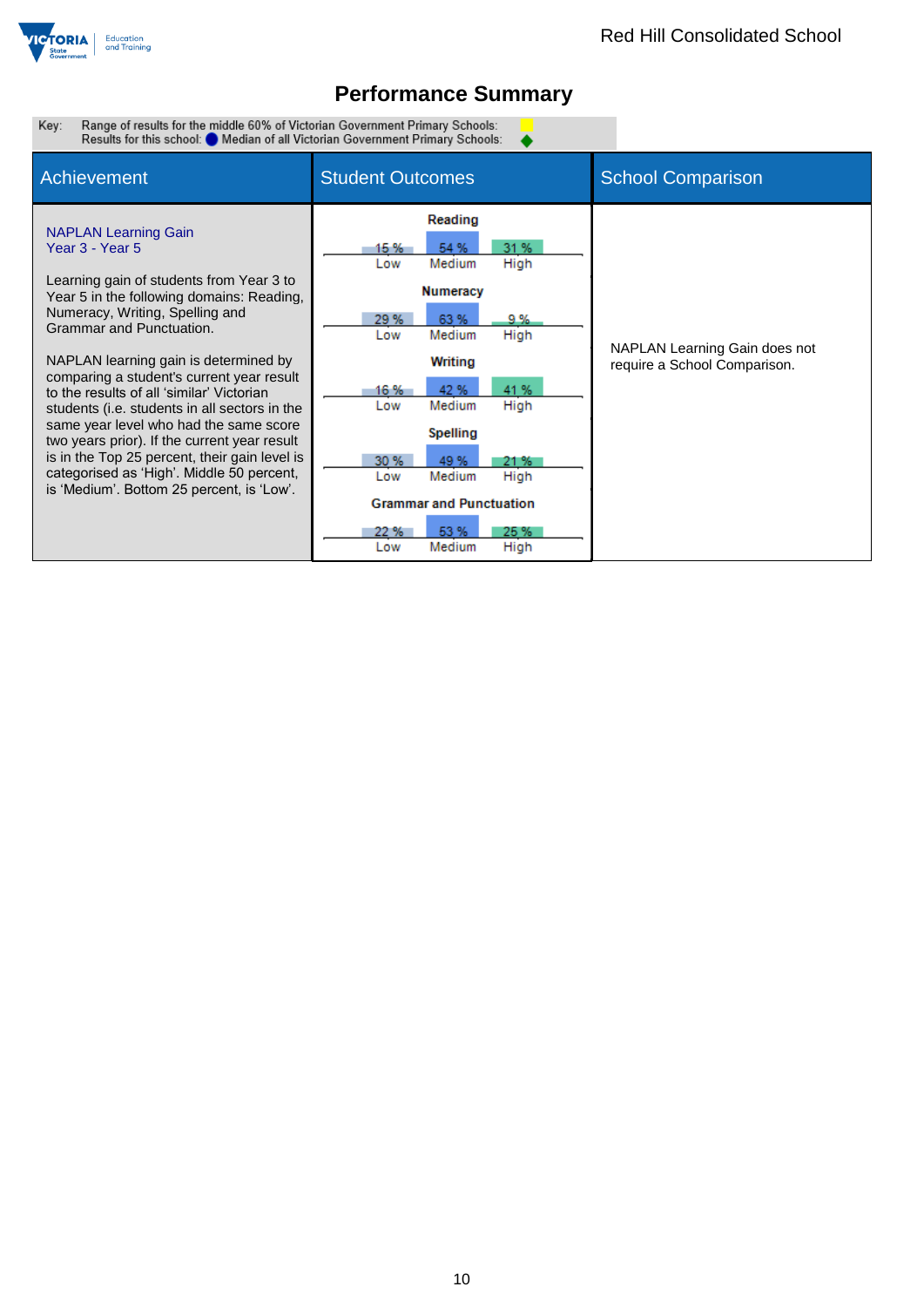

Range of results for the middle 60% of Victorian Government Primary Schools:<br>Results for this school: O Median of all Victorian Government Primary Schools: Key:

| Engagement                                                                                                                                                                                                                                                                                                                                                                                                                                                                                                                                                 | <b>Student Outcomes</b> |                                                                                                                                      |      |      |      |                 | <b>School Comparison</b> |                |
|------------------------------------------------------------------------------------------------------------------------------------------------------------------------------------------------------------------------------------------------------------------------------------------------------------------------------------------------------------------------------------------------------------------------------------------------------------------------------------------------------------------------------------------------------------|-------------------------|--------------------------------------------------------------------------------------------------------------------------------------|------|------|------|-----------------|--------------------------|----------------|
| Average Number of Student Absence Days<br>Average days absent per full time<br>equivalent (FTE) student per year.<br>Common reasons for non-attendance<br>include illness and extended family<br>holidays.<br>Absence from school can impact on<br>students' learning<br><b>School Comparison</b><br>A school comparison rating of 'Higher'<br>indicates this school records 'less'<br>absences than expected, given the<br>background characteristics of students. A<br>rating of 'Lower' indicates this school<br>records 'more' absences than expected. |                         | Results: 2018<br>Few absences <------> Many absences<br>Results: 2015 - 2018 (4-year average)<br>Few absences <------> Many absences |      |      |      |                 | 50<br>50                 | Lower<br>Lower |
| Average 2018 attendance rate by year<br>level:                                                                                                                                                                                                                                                                                                                                                                                                                                                                                                             | Prep                    | Yr1                                                                                                                                  | Yr2  | Yr3  | Yr4  | Yr <sub>5</sub> | Yr <sub>6</sub>          |                |
|                                                                                                                                                                                                                                                                                                                                                                                                                                                                                                                                                            | 92%                     | 90 %                                                                                                                                 | 90 % | 91 % | 89 % | 90 %            | 90 %                     |                |
|                                                                                                                                                                                                                                                                                                                                                                                                                                                                                                                                                            |                         |                                                                                                                                      |      |      |      |                 |                          |                |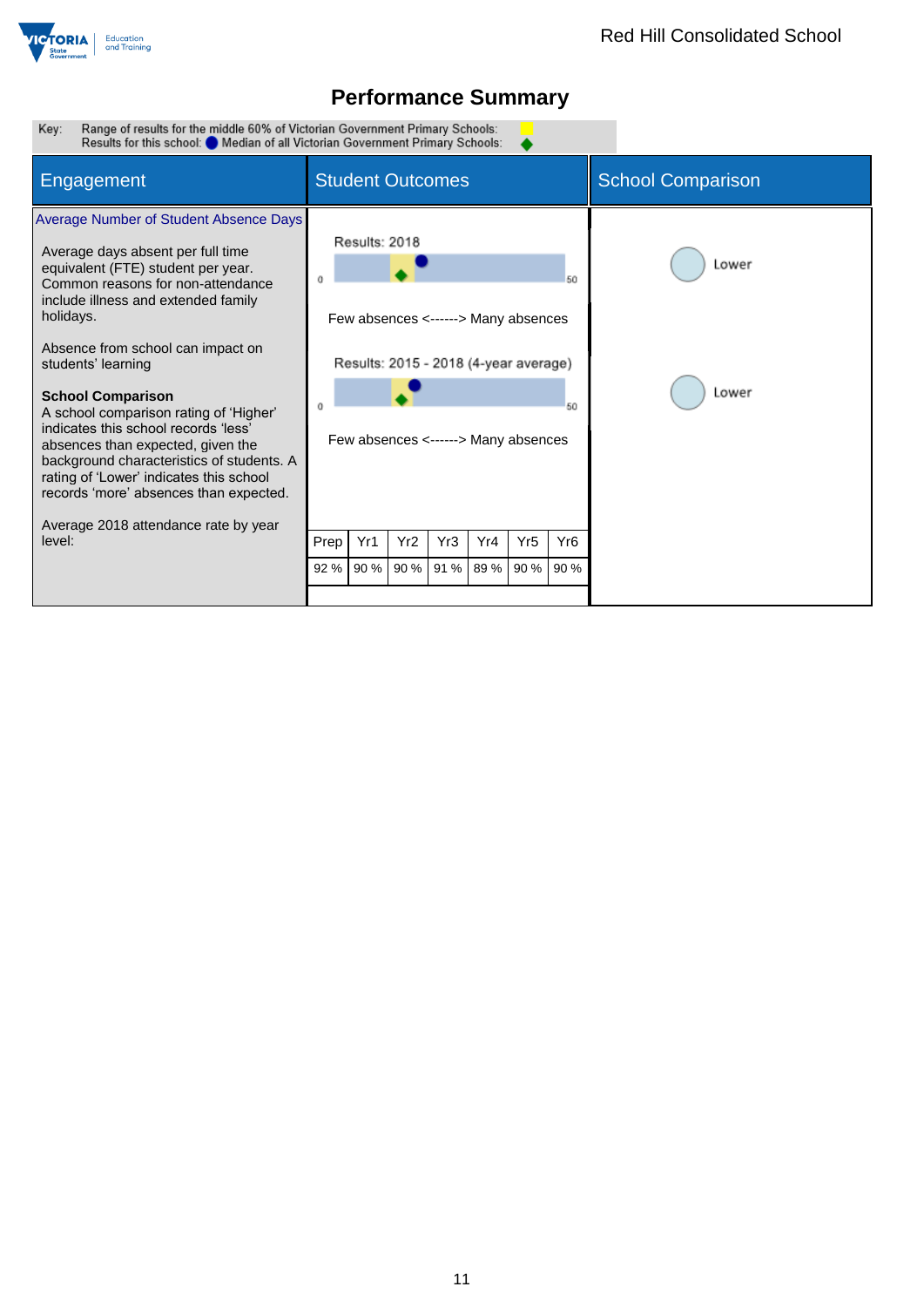

Key: Range of results for the middle 60% of Victorian Government Primary Schools: Results for this school: Median of all Victorian Government Primary Schools: Wellbeing **Student Outcomes** School Comparison Students Attitudes to School - Sense of Connectedness Measures the percent endorsement on Results: 2018 Sense of Connectedness factor, as reported in the *Attitudes to School Survey* Similar completed annually by Victorian  $\mathfrak{o}$ 100 Government school students in Years 4 to 12. The percent endorsement indicates the percent of positive responses (agree or strongly agree). Results: 2017 - 2018 (2-year average) Similar  $\mathbf{o}$ 100 Students Attitudes to School - Management of Bullying Results: 2018 Measures the percent endorsement on Management of Bullying factor, as Similar reported in the *Attitudes to School Survey*  $\alpha$ 100 completed annually by Victorian Government school students in Years 4 to 12. The percent endorsement indicates the percent of positive responses (agree or strongly agree).Results: 2017 - 2018 (2-year average) Similar  $\alpha$ 100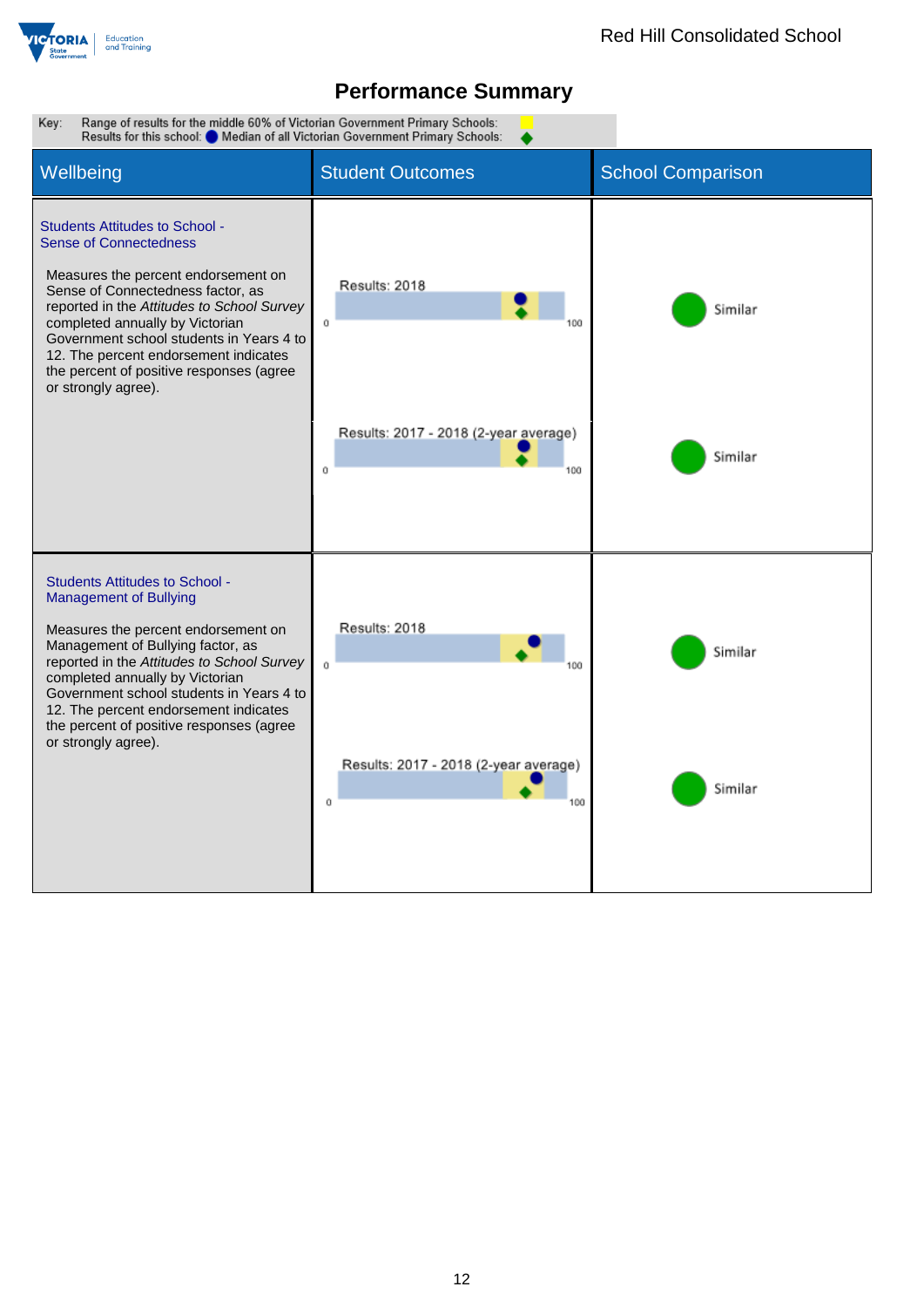

### **Financial Performance and Position**

*Commentary on the financial performance and position is included in the About Our School section at the start of this report*

| <b>Financial Performance - Operating Statement</b><br>Summary for the year ending 31 December, 2018 |               | Financial Position as at 31 December, 2018         |               |
|-----------------------------------------------------------------------------------------------------|---------------|----------------------------------------------------|---------------|
| <b>Revenue</b>                                                                                      | <b>Actual</b> | <b>Funds Available</b>                             | <b>Actual</b> |
| <b>Student Resource Package</b>                                                                     | \$4,369,198   | <b>High Yield Investment Account</b>               | \$89,701      |
| <b>Government Provided DET Grants</b>                                                               | \$511,074     | <b>Official Account</b>                            | \$24,786      |
| Government Grants Commonwealth                                                                      | \$10,806      | <b>Other Accounts</b>                              | \$154,425     |
| Revenue Other                                                                                       | \$27,190      | <b>Total Funds Available</b>                       | \$268,912     |
| <b>Locally Raised Funds</b>                                                                         | \$713,397     |                                                    |               |
| <b>Total Operating Revenue</b>                                                                      | \$5,631,666   |                                                    |               |
| Equity <sup>1</sup>                                                                                 |               |                                                    |               |
| Equity (Social Disadvantage)                                                                        | \$20,086      |                                                    |               |
| <b>Equity Total</b>                                                                                 | \$20,086      |                                                    |               |
| <b>Expenditure</b>                                                                                  |               | <b>Financial Commitments</b>                       |               |
| Student Resource Package <sup>2</sup>                                                               | \$4,217,573   | <b>Operating Reserve</b>                           | \$85,000      |
| <b>Communication Costs</b>                                                                          | \$9,825       | <b>Other Recurrent Expenditure</b>                 | \$400         |
| Consumables                                                                                         | \$194,252     | Funds Received in Advance                          | \$150,339     |
| Miscellaneous Expense <sup>3</sup>                                                                  | \$218,371     | <b>Funds for Committees/Shared</b><br>Arrangements | \$28,173      |
| <b>Professional Development</b>                                                                     | \$34,939      | Capital - Buildings/Grounds < 12 months            | \$5,000       |
| <b>Property and Equipment Services</b>                                                              | \$294,790     | <b>Total Financial Commitments</b>                 | \$268,912     |
| Salaries & Allowances <sup>4</sup>                                                                  | \$198,393     |                                                    |               |
| Trading & Fundraising                                                                               | \$263,475     |                                                    |               |
| <b>Travel &amp; Subsistence</b>                                                                     | \$58          |                                                    |               |
| <b>Utilities</b>                                                                                    | \$66,397      |                                                    |               |
| <b>Total Operating Expenditure</b>                                                                  | \$5,498,072   |                                                    |               |
| <b>Net Operating Surplus/-Deficit</b>                                                               | \$133,594     |                                                    |               |
| <b>Asset Acquisitions</b>                                                                           | \$0           |                                                    |               |

(1) The Equity funding reported above is a subset of overall revenue reported by the school

(2) Student Resource Package Expenditure figures are as of 15 March 2019 and are subject to change during the reconciliation process.

(3) Misc Expenses may include bank charges, health and personal development, administration charges, camp/excursion costs and taxation charges.

(4) Salaries and Allowances refers to school-level payroll.

*All funds received from the Department, or raised by the school, have been expended, or committed to subsequent years, to support the achievement of educational outcomes and other operational needs of the school, consistent with Department policies, School Council approvals and the intent/purposes for which funding was provided or raised.*